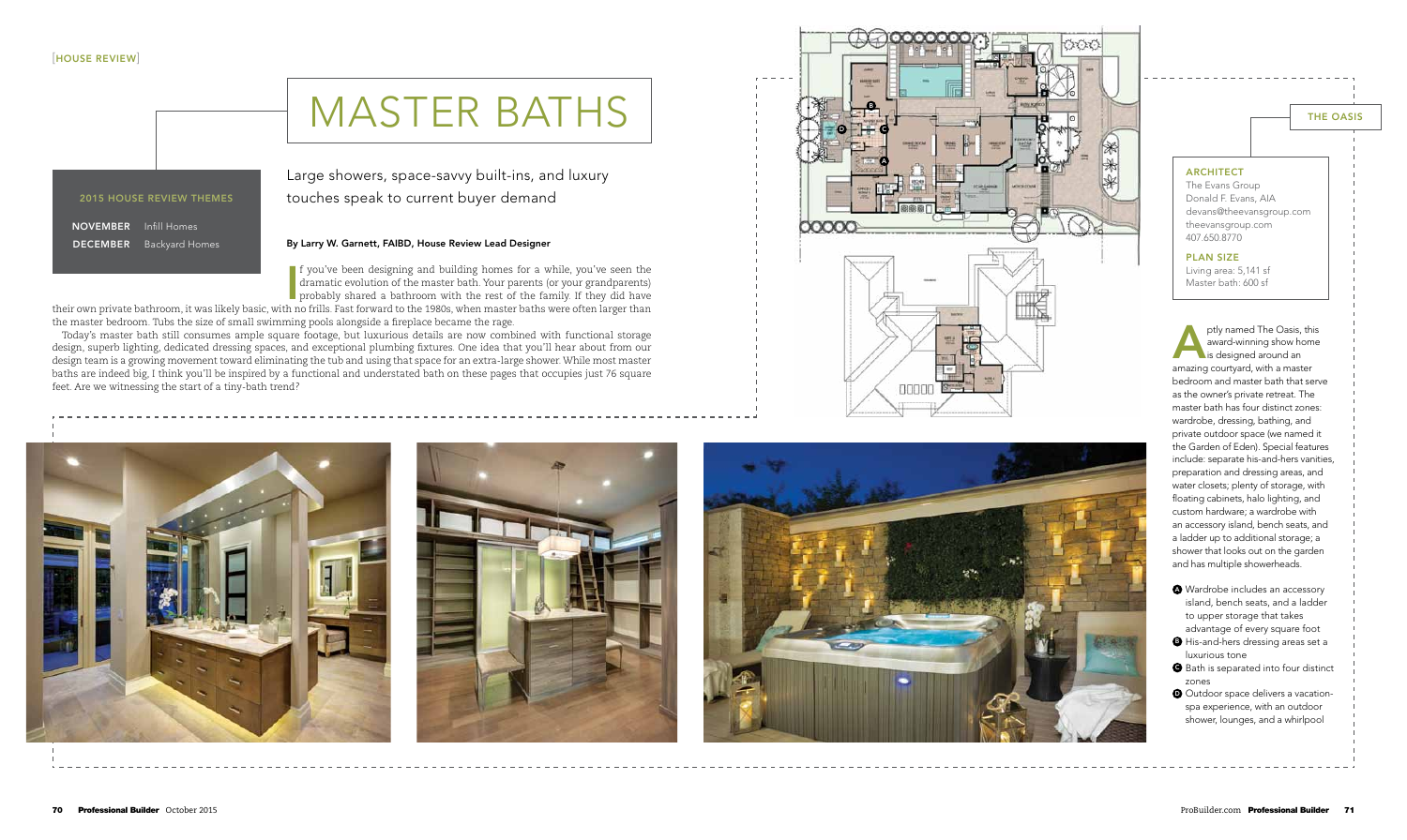### [house review]

#### QUITO RESIDENCE

#### **DESIGNER**

Classical Progression Kevin Cozen skylar@classicalprogression.com classicalprogression.com 310.435.0487

#### PLAN SIZE

Living area: 2,000 sf Master bath: 76 sf

- $\bullet$  To distinguish the master bath from other baths in the house, the shower is separated from the tub
- **D** The clear glass panel between tub and shower makes the bath appear larger
- **Q** Light-colored marble tile floor complements the silver travertine and is easy on the eye
- <sup>d</sup> A soffit above his-and-hers sinks conceals LED lamps that cast indirect light through a sandblasted glass panel
- $\bigoplus$  Lower portion of window is fixed while upper part is operable, awning-style
- **O** Each sink has its own mirror, but window space isn't lost—a mirror mounted on a piano hinge swings in front of the window above the right sink when in use
- **G** A floating vanity allows the floor tile to continue to the back wall

O matter how small the home, a proper master bath requires certain<br>amenities to earn that designation. Every inch of the Quito master bath<br>is strategically designed to accommodate a full array of luxury ameni<br>including dou amenities to earn that designation. Every inch of the Quito master bath is strategically designed to accommodate a full array of luxury amenities, including double sinks and a separate tub and shower. Using a simple, consistent palette of materials creates the illusion of a more spacious room. Large tiles of silver travertine were installed on the entire back wall and on the vanity. Tranquil colors, top-tier materials, and European-style fittings combine to create a spa-like experience for this compact yet deluxe master bath that adjoins a master suite.





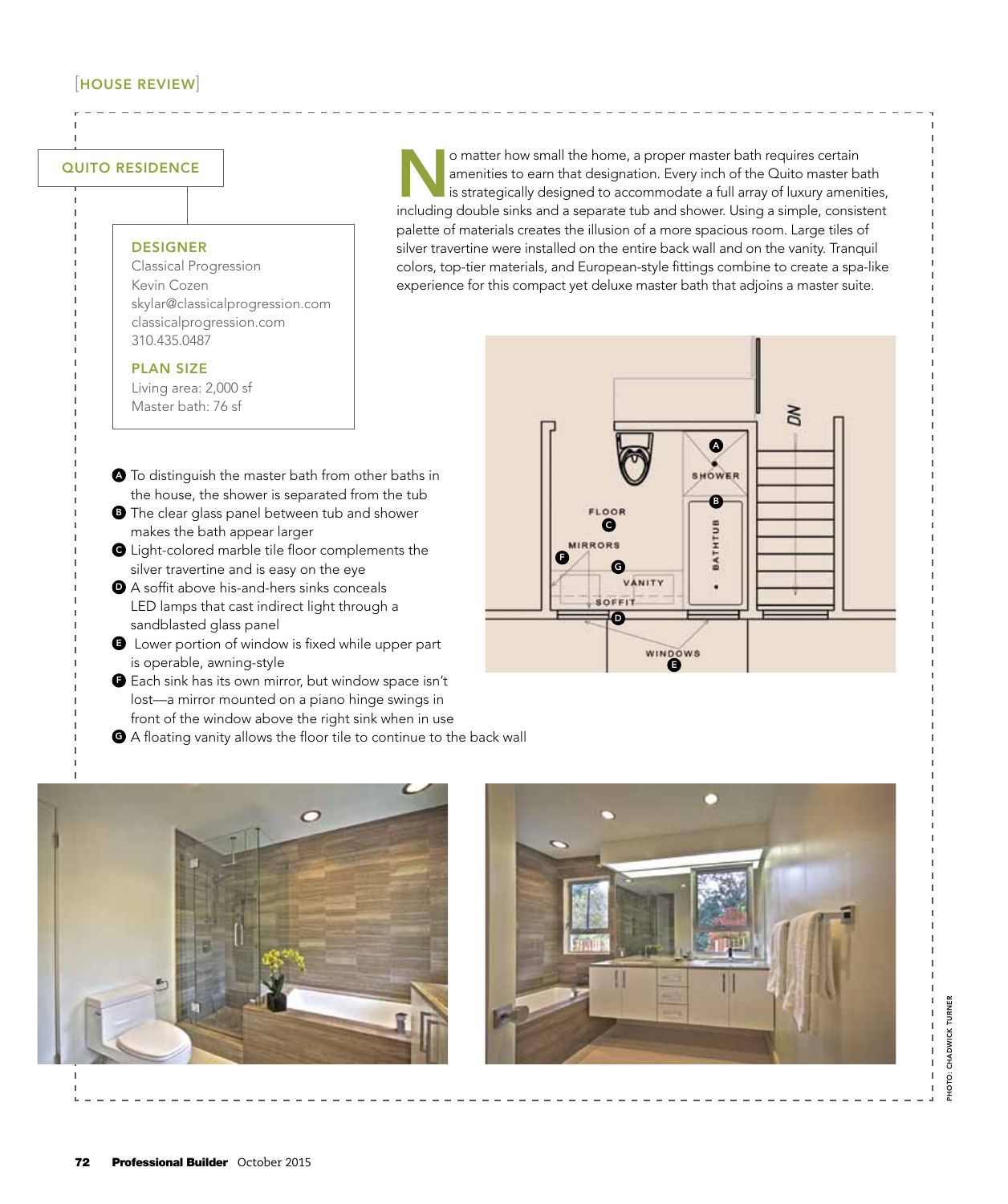## sydney; Lynn

#### **ARCHITECT**

TK Design & Associates Todd Hallett, A I A, C A P S thallett@tkhomedesign.com tkhomedesign.com 248.446.1960

#### PLAN SIZ E

Living area: 2,963 sf ( Sydney); 4,150 sf (Lynn) Master bath: 164 sf ( Sydney); 198 sf (Lynn)

(HOUSE REVIEW)<br>
INVEY; LYNN<br>
TK Design & Associates<br>
TK Design & Associates<br>
TK Design & Associates<br>
Total Hallett (AIA, CAPS<br>
thiomedesign.com<br>
thromedesign.com<br>
248.446.1960<br>
PLAN SIZE<br>
Living area: 2,963 sf (Sydney);<br>
4 aster bath design is<br>
getting exciting aga<br>
One reason is becau<br>
many buyers are opting to loop getting exciting again. One reason is because many buyers are opting to leave the tub out of the equation, freeing up more space. With good reason: The tub is typically the least-used element in a master bath (as for sunken tub decks, they've gone the way of the dinosaur). Sure, some of us still need an occasional soak. But in general, tubs are giving way to spacious showers. Many builders worry about offering a tub-free master bath saying, "not in *my* market." My response? Not in your market—yet.

- <sup>a</sup> Homebuyers in all price ranges are often opting to replace the tub with a rock-star shower (this one is more than 13 feet wide)
- **B** Vanities are simple, clean, and contemporary, eliminating contrived angles
- **O** This bathroom has an option for a freestanding tub
- **O** Large windows admit plenty of natural light and are easily accessible



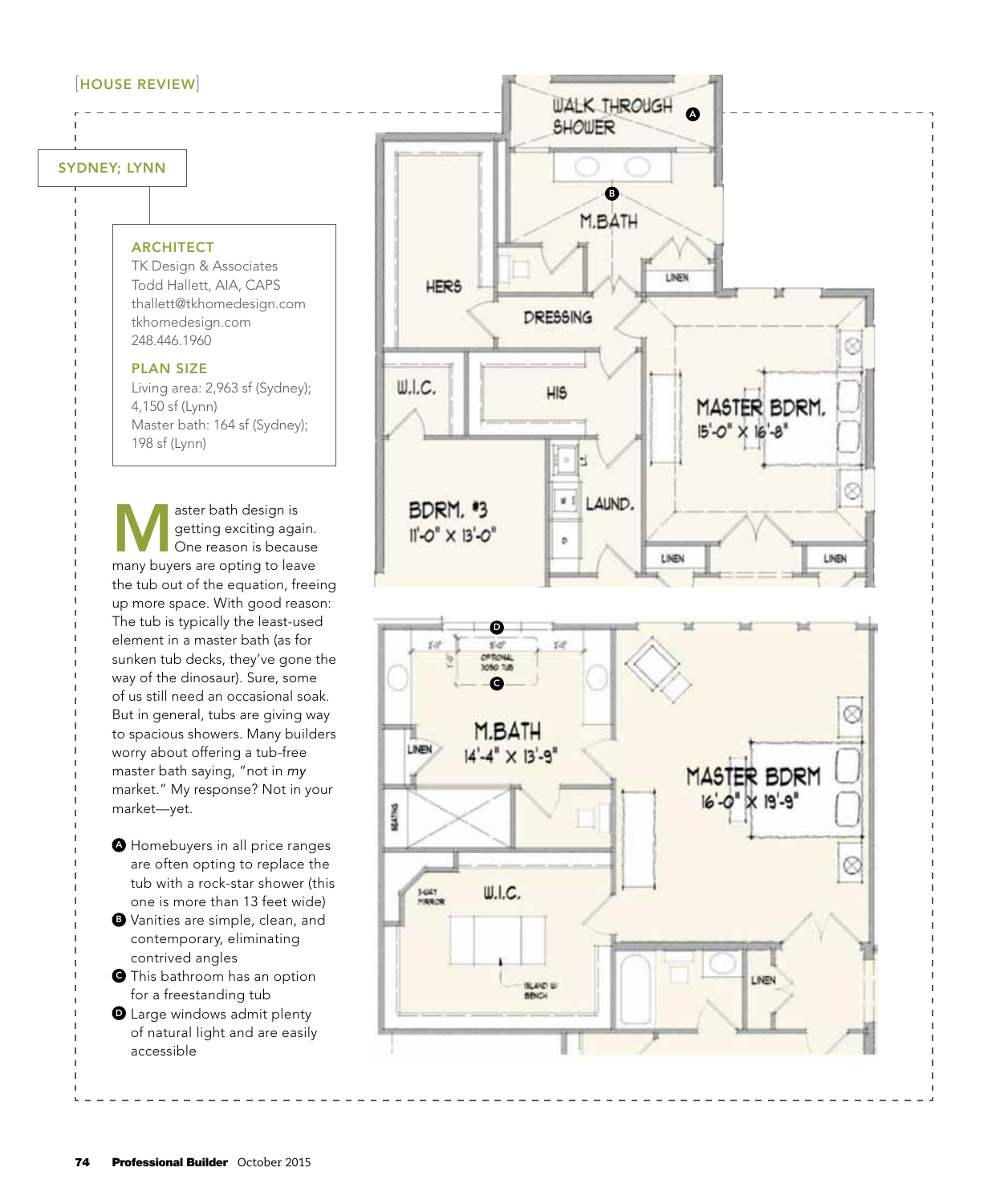### [house review]

#### The Somervell

#### DESIGNER

Larry W. Garnett, FAIBD larrygarnett@larrygarnettdesigns.com larrygarnettdesigns.com 254.897.3518

#### PLAN SIZE

Living area: 4,075 sf Master bath (including closet): 515 sf

The elegant details of the cabinetry and recessed round chandelier combine with an abundant amount of storage for clothes to create this spacious master bath. The angled garden tub with glass-block shower wall behind become the room's focal points. A doorless "walkthru" shower maintains privacy and provides plenty of natural light with the use of glass block along the exterior wall. Built-in cabinets in the bath and closet eliminate the need for clothes storage in the bedroom.

- **A** Doorless shower separated from tub with glass block can be entered from either side
- $\bullet$  15-foot-by-12-foot master closet features a center island for packing luggage, with drawers for clothes storage below
- <sup>c</sup> Additional drawers and cabinets allow for storage in the bathroom area, eliminating the need for dressers in the bedroom

a

l

c

BATH

**MBR** 

**PORCH** 

**GALLERY** 

PORCH

MOTOR COURT

ART

**STUDIO** 

**Elle to** 







POOL

**DINING**